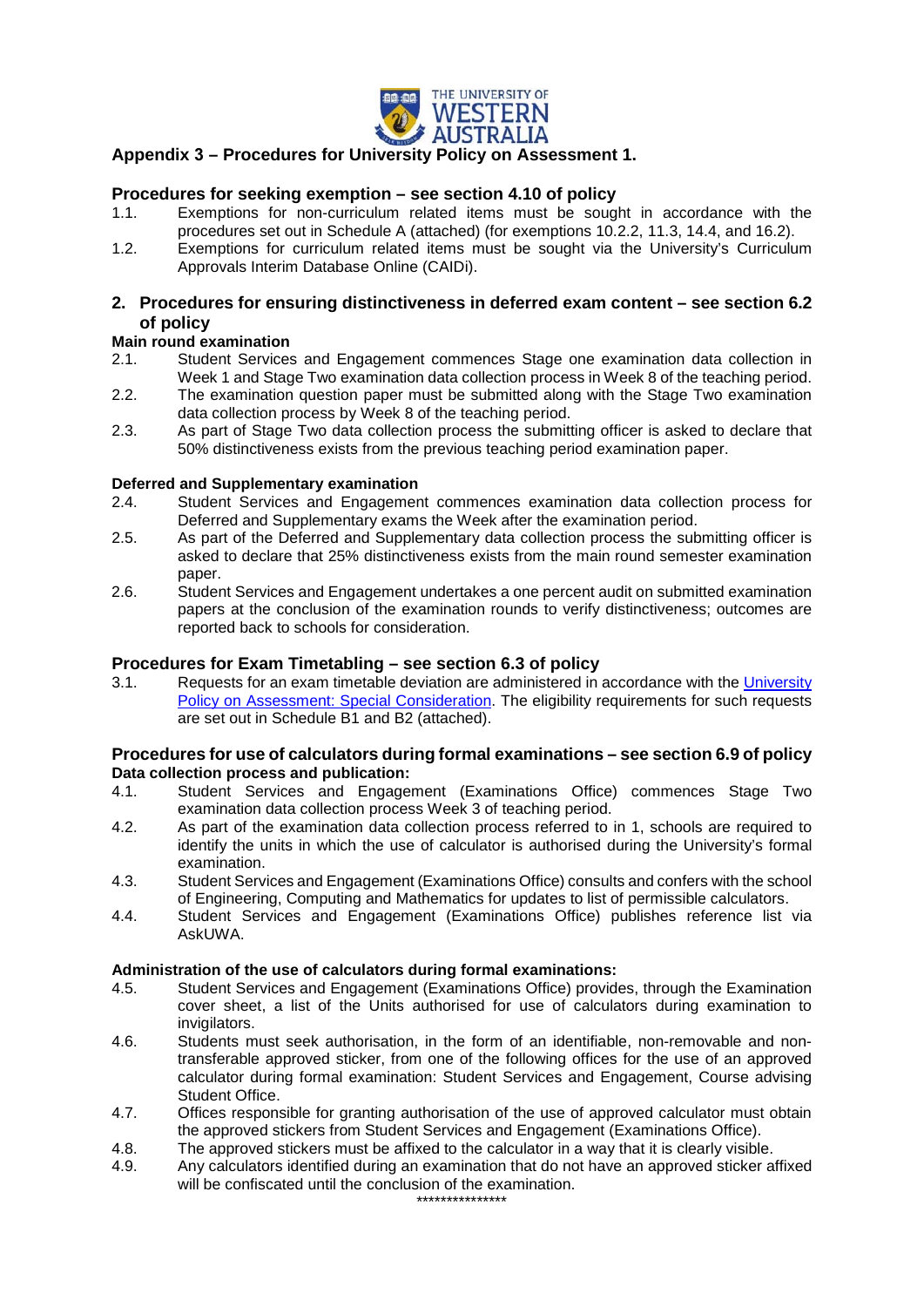## **Schedule A: Process of applying for Exemptions from Assessment Policy**

**(for exemptions 10.2.2, 11.3.4, 14.4, 16.2, 30.4.1, 30.4.2)**



Schedule A: University Policy on Assessment – approved by Academic Council on 2 December 2015 – R114/15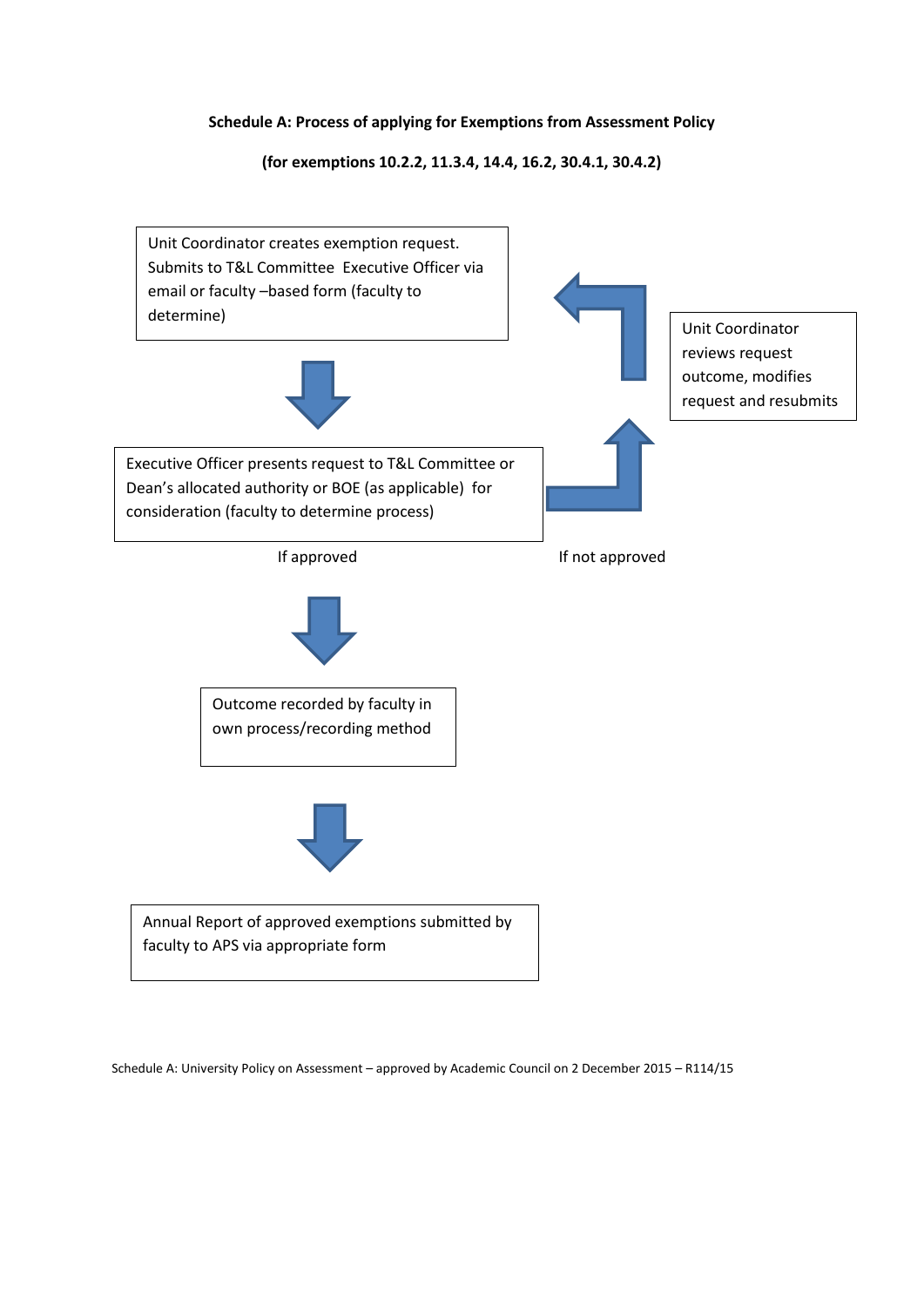| Type of student                                                                                                                                                          | <b>Eligibility Requirement</b>                                                                                                                                                                                                                                                                                                                                                                                                                                                                                  | Type of alternative<br>arrangement                                                                                                                                                                                                                                                                                                               | <b>Application deadline</b>                                                                                                                                                                                                                                                                        |  |
|--------------------------------------------------------------------------------------------------------------------------------------------------------------------------|-----------------------------------------------------------------------------------------------------------------------------------------------------------------------------------------------------------------------------------------------------------------------------------------------------------------------------------------------------------------------------------------------------------------------------------------------------------------------------------------------------------------|--------------------------------------------------------------------------------------------------------------------------------------------------------------------------------------------------------------------------------------------------------------------------------------------------------------------------------------------------|----------------------------------------------------------------------------------------------------------------------------------------------------------------------------------------------------------------------------------------------------------------------------------------------------|--|
| a) Medical or<br>disability                                                                                                                                              | Confirmation by UniAcess of<br>a functional impact under<br>examination conditions                                                                                                                                                                                                                                                                                                                                                                                                                              | Consideration for non-<br>standard examination<br>conditions                                                                                                                                                                                                                                                                                     | at least 4 weeks prior to the<br>examination period                                                                                                                                                                                                                                                |  |
|                                                                                                                                                                          | Condition with a functional<br>impact under examination<br>conditions incurred within 4<br>weeks of the examination<br>period                                                                                                                                                                                                                                                                                                                                                                                   |                                                                                                                                                                                                                                                                                                                                                  | up to one day before the<br>examination period<br>commences                                                                                                                                                                                                                                        |  |
| b) illness or other<br>significant<br>circumstances                                                                                                                      | In accordance with <i>University Policy on Assessment: Special Consideration</i>                                                                                                                                                                                                                                                                                                                                                                                                                                |                                                                                                                                                                                                                                                                                                                                                  |                                                                                                                                                                                                                                                                                                    |  |
| c) Religious                                                                                                                                                             | Proof (e.g. letter) of<br>membership of a<br>congregation and the<br>implications for attendance<br>of examinations                                                                                                                                                                                                                                                                                                                                                                                             | Rescheduling of<br>examinations usually on<br>the Monday after the<br>scheduled examination                                                                                                                                                                                                                                                      | Within 5 university working<br>days after the publication<br>of the final examination<br>timetable                                                                                                                                                                                                 |  |
| d) Elite athletes/<br>coaches covered<br>by the Elite<br><b>Athletes Friendly</b><br>University<br>agreement<br>e) Other athletes/<br>coaches who are<br>state/ National | Identification and recognition<br>by one of the following:<br>Australian Institute of<br>$\bullet$<br>Sport<br>State Institutes or<br>$\bullet$<br>Academies of Sport<br><b>AFL Players'</b><br>$\bullet$<br>Association<br>Rugby Union Players'<br>$\bullet$<br>Association<br>Rugby League<br>$\bullet$<br>Professionals'<br>Association<br>Australian Professional<br>$\bullet$<br>Footballers' Association<br>Australian Cricketers'<br>$\bullet$<br>Association<br>Proof of selection and<br>participation | Consideration for flexible<br>arrangements such as:<br>sitting examinations on<br>alternative dates within<br>the relevant<br>examination period,<br>where possible;<br>sitting examinations<br>$\bullet$<br>externally, if<br>interstate or overseas<br>during the relevant<br>examination period;<br>and<br>deferred examinations<br>$\bullet$ | at least 4 weeks prior to<br>the examination period -<br>unless also a deferred<br>examination where<br>applications must be<br>received within three<br>university working days<br>after the initial examination<br>at least 4 weeks prior to<br>the examination period<br>unless also a deferred |  |
| representatives at<br>sporting/cultural<br>or other events                                                                                                               |                                                                                                                                                                                                                                                                                                                                                                                                                                                                                                                 |                                                                                                                                                                                                                                                                                                                                                  | examinations where<br>applications must be<br>received within three<br>university working days<br>after the initial examination                                                                                                                                                                    |  |
| f) Senior players<br>in the WA<br>Football league                                                                                                                        | Playing commitment clash<br>with examinations on two<br>consecutive Saturdays                                                                                                                                                                                                                                                                                                                                                                                                                                   | Consideration for<br>rescheduling of one of the<br>Saturday examinations                                                                                                                                                                                                                                                                         | at least 4 weeks prior to<br>the examination period                                                                                                                                                                                                                                                |  |
| g) Participants in<br>State Grade or<br>the WAFL Colts<br>competition                                                                                                    | Playing commitment clash<br>with examinations on two<br>consecutive Saturdays                                                                                                                                                                                                                                                                                                                                                                                                                                   |                                                                                                                                                                                                                                                                                                                                                  | at least 4 weeks prior to<br>the examination period                                                                                                                                                                                                                                                |  |

Schedule B: University Policy on Assessment approved by Academic Council on 2 December 2015 – R114/15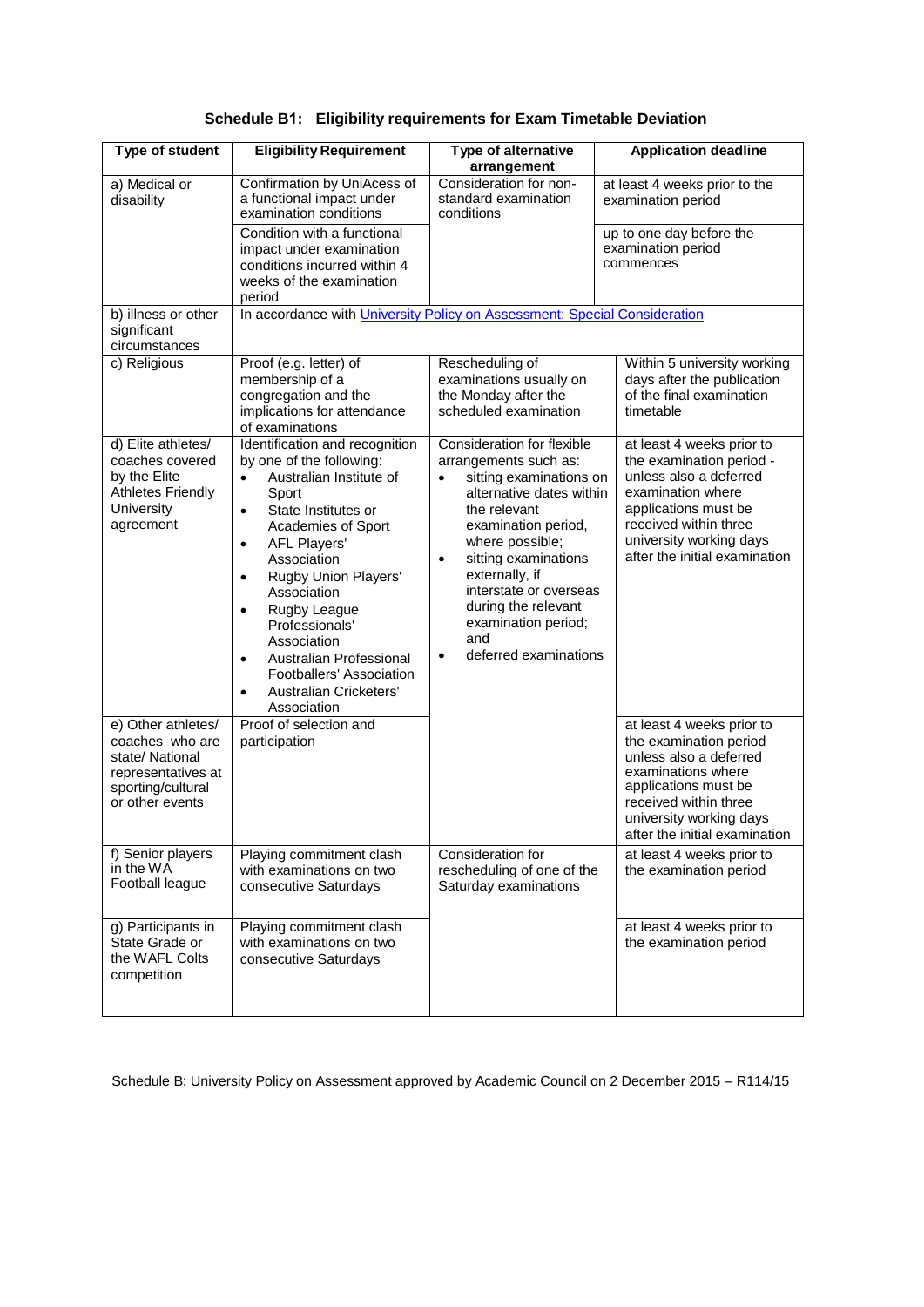# **University Policy on Assessment**

# **Schedule B2 - DECISION MATRIX FOR SPECIAL CONSIDERATIONS DURING FORMAL UNIVERSITY EXAMINATIONS**

**Principles.**

• Special Considerations during exams are received, processed and determined by Student Experience Officers.

| <b>Issue</b>                                                                                                                                     | Evidence                                                                                                                                                                                           | F2F outcome                                                                                                                         | <b>LMS</b> outcome                                                                                                           | <b>LMS Teams outcome</b>                                                                                                            | <b>LMS ProctorU</b><br>outcome                                                                                               | School-based or<br>Non-exam item                                                                                             |
|--------------------------------------------------------------------------------------------------------------------------------------------------|----------------------------------------------------------------------------------------------------------------------------------------------------------------------------------------------------|-------------------------------------------------------------------------------------------------------------------------------------|------------------------------------------------------------------------------------------------------------------------------|-------------------------------------------------------------------------------------------------------------------------------------|------------------------------------------------------------------------------------------------------------------------------|------------------------------------------------------------------------------------------------------------------------------|
| Student unwell                                                                                                                                   | Medical certificate                                                                                                                                                                                | Deferred exam                                                                                                                       | Deferred exam                                                                                                                | Deferred exam                                                                                                                       | Deferred exam                                                                                                                | Deferred exam                                                                                                                |
| Student misread<br>timetable                                                                                                                     | Personal statement                                                                                                                                                                                 | Not eligible                                                                                                                        | Not eligible                                                                                                                 | Not eligible                                                                                                                        | Not eligible                                                                                                                 | Not eligible                                                                                                                 |
| Student starting more<br>than 60min -<br>unforeseen<br>(ie. significant<br>unexpected traffic,<br>accident, care<br>complications,<br>technical) | Personal statement<br>Verifiable<br>$\overline{\phantom{a}}$<br>evidence such<br>as incident<br>reports or news                                                                                    | Deferred exam<br><b>Graduating students</b><br>will be rescheduled<br>during closest of<br>two allocated days<br>during Exam Period | Deferred exam<br>Graduating students<br>will be rescheduled<br>during closest of<br>two allocated days<br>during Exam Period | Deferred exam<br>Graduating students<br>will be rescheduled<br>during closest of<br>two allocated days<br>during Exam Period        | Deferred exam<br>Graduating students<br>will be rescheduled<br>during closest of<br>two allocated days<br>during Exam Period | Deferred exam<br>Graduating students<br>will be rescheduled<br>during closest of<br>two allocated days<br>during Exam Period |
| Student arriving more<br>than 60min late -<br>preventable<br>(ie. parking issues,<br>normal peak hour<br>traffic, personal<br>commitments)       | Personal statement                                                                                                                                                                                 | Not eligible                                                                                                                        | Not eligible                                                                                                                 | Not eligible                                                                                                                        | Not eligible                                                                                                                 | Not eligible                                                                                                                 |
| Technical issue -<br>unforeseen<br>(ie. system errors,<br>hardware failure)                                                                      | Personal statement<br>Screen capture<br>or photos<br>Incident report<br>$\sim$<br>from IT,<br>ProctorU, 1212<br>line)<br>Evidence and<br>$\overline{\phantom{a}}$<br>contact must<br>be within the | <b>NA</b>                                                                                                                           | Deferred exam                                                                                                                | Deferred exam<br><b>Graduating students</b><br>will be rescheduled<br>during closest of<br>two allocated days<br>during Exam Period | Deferred exam<br>Graduating students<br>will be rescheduled<br>during closest of<br>two allocated days<br>during Exam Period | Deferred exam<br>Graduating students<br>will be rescheduled<br>during closest of<br>two allocated days<br>during Exam Period |